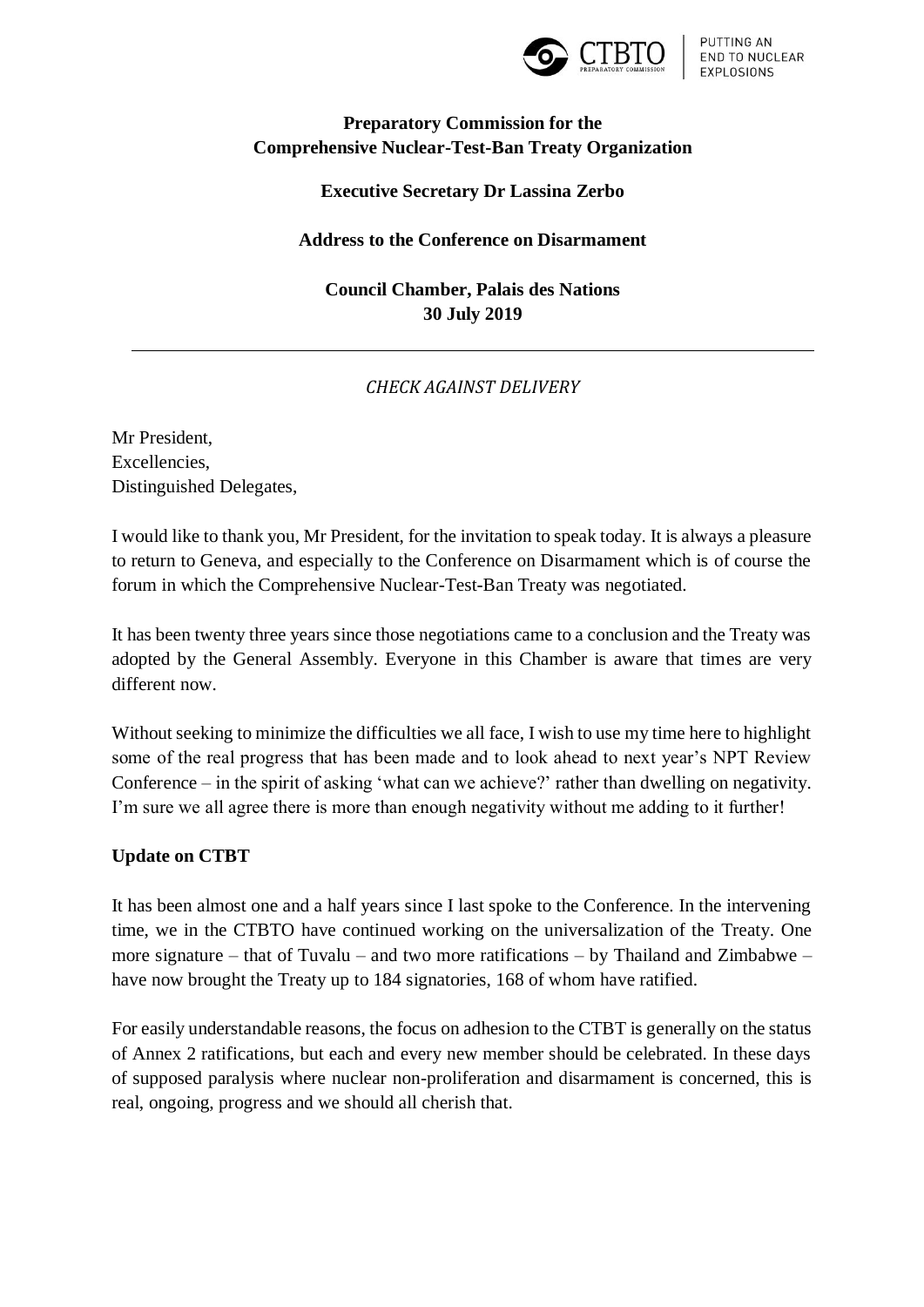

We are of course also continuing our work on confidence building and education and outreach with the Annex 2 States with the aim of creating an environment that would be conducive for them to sign and/or ratify the Treaty.

With this in mind, the Conference on Facilitating Entry into Force the CTBT, also known as the Article XIV Conference, has been held every other year to promote the Treaty's entry into force. The 11th such conference will be held in New York on 25 September and will offer an opportunity for States to renew their commitment to the CTBT as a core element of the nuclear disarmament and non-proliferation regime.

Regarding the Treaty's verification regime, I am pleased to report that the International Monitoring System is nearing completion. The progressive build-up of the system has resulted in a level of maturity, readiness, and relevance that has been demonstrated on numerous occasions and in a variety of circumstances.

We have installed or certified several important new IMS stations in the past several years. Of particular note, the last remaining hydroacoustic station in Crozet Islands, France, was certified, which marked a major milestone on the way to completion of the verification system. Five stations were certified in China – two primary seismic stations and three radionuclide stations.

Additional achievements include the certification of an infrasound station and a radionuclide station in the Galápagos Islands, Ecuador, as well as certifications of stations and radionuclide laboratories in the Russian Federation, Ethiopia, the United Kingdom, Italy, and France.

The International Data Centre continues to process and analyse data registered at monitoring stations, which are shared with 1,300 institutions in 130 countries. Alongside the steady advancement of the IMS, the capabilities of the IDC continue to develop, resulting in a far better detection threshold than many thought would be possible when the Treaty was negotiated.

The CTBTO is also continuing to prepare for entry into force by strengthening its on-site inspection capabilities through the development of OSI elements, the conduct of field exercises and the evaluation of its OSI activities.

Last month, we inaugurated our permanent Technology Support and Training (TeST) Centre in Seibersdorf, Austria. It offers a modern, purpose-built, location for all the CTBT technologies and for future capacity-building and training exercises we will carry out for the benefit of the international community. It is a sign that the CTBT is here to stay and is part of our collective legacy to future generations.

# **CTBT and Non-Proliferation and Disarmament**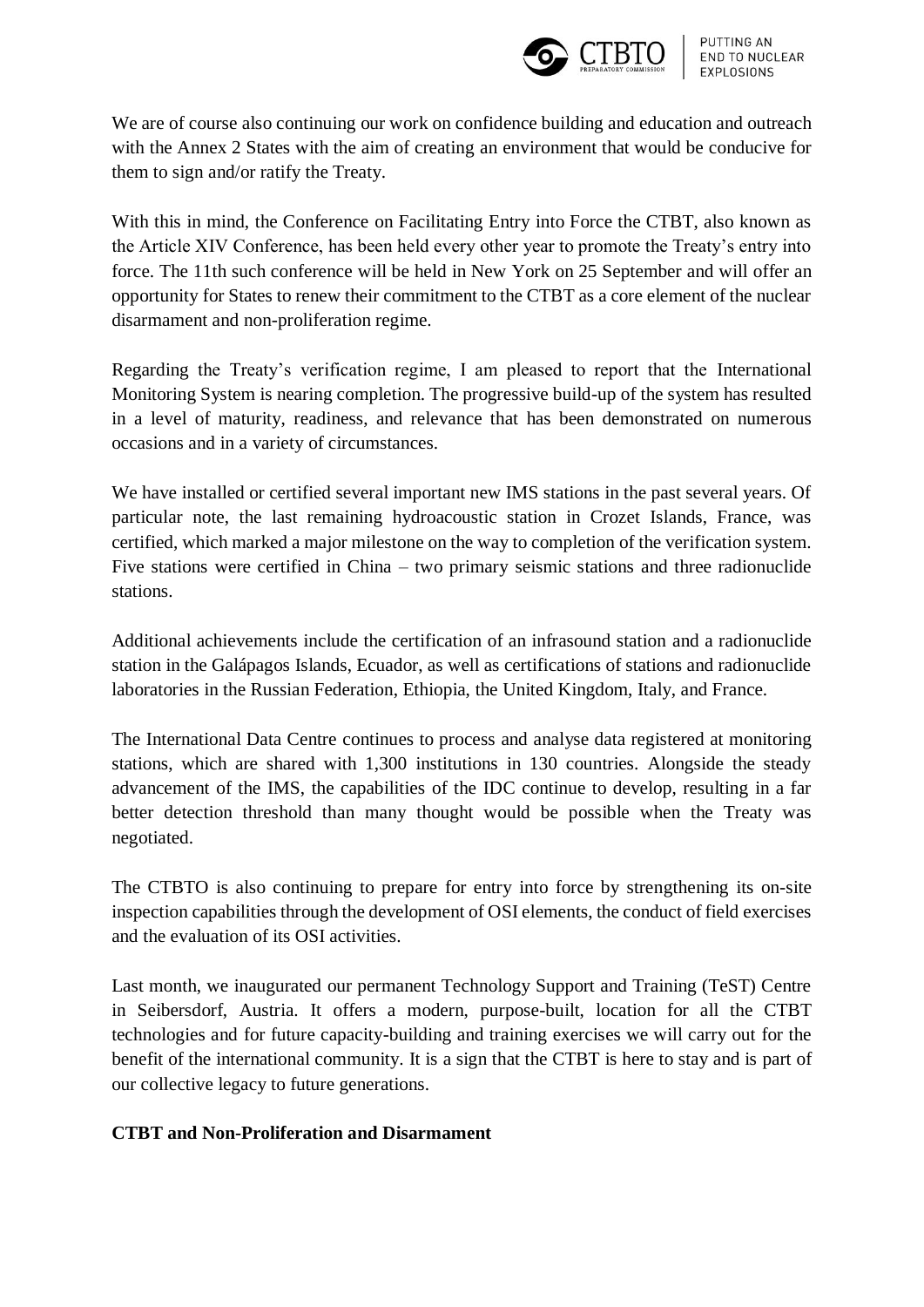

Since I last spoke to the Conference on Disarmament, we have moved much closer to the 2020 NPT Review Conference. We have now had three Preparatory Committee meetings, and unfortunately differing viewpoints on key issues have if anything seen the gaps between States Parties widen.

But let's not be fatalistic. All is not lost. The NPT, as the cornerstone of the nuclear nonproliferation and disarmament regime, has proved strikingly resilient in the past. It has also proved open to positive change agents from outside, of which the CTBT is a prime example.

The intrinsic link between the two instruments is always worth recalling. The NPT contains in its preamble the determination to achieve the discontinuance of all test explosions of nuclear weapons for all time, and to continue negotiations to this end.

On top of that, the CTBT has played a critical role in the NPT review process. It has often served as a gauge of the determination of the nuclear-weapon States to fulfil their disarmament obligations under Article VI. The conclusion of a test ban treaty was one of the three key decisions that allowed for the indefinite extension of the NPT in 1995, and furthering the CTBT was the first of the practical steps for disarmament agreed to by NPT States Parties in 2000.

At the risk of sounding dramatic, it could be said that the CTBT 'saved' the NPT at times of high tension in the past, and it can do so again.

As we move towards 2020 and beyond, we must take great care to preserve the integrity of the institutions and instruments we have, and to build trust on them and around them. This means maintaining and securing the NPT and its entire web of responsibilities – of which the CTBT is an integral part.

A successful outcome of the Review Conference would be one that recognizes what we have achieved so far in creating the architecture for non-proliferation and disarmament and preserves this for the future, while creating space for dialogue and movement on both 'front burner' and 'back burner' issues.

Building trust and confidence is key. Despite the temptation to focus on the fraying of relationships, there are positives from which we can draw hope. Initiatives and mechanisms – both bilateral and multilateral – that encourage discussions on nuclear issues are to be welcomed.

In this regard, the recent resumption here in Geneva of talks between the United States and the Russian Federation is an important step.

It is also heartening that the Head of State-level encounter between the United States and the DPRK at the end of June means that progress on the Korean Peninsula remains a possibility. The last time I spoke to the CD, there was a vague hope that the aftermath of the Winter Olympics could lead to North-South dialogue, but there was no suggestion of the huge strides